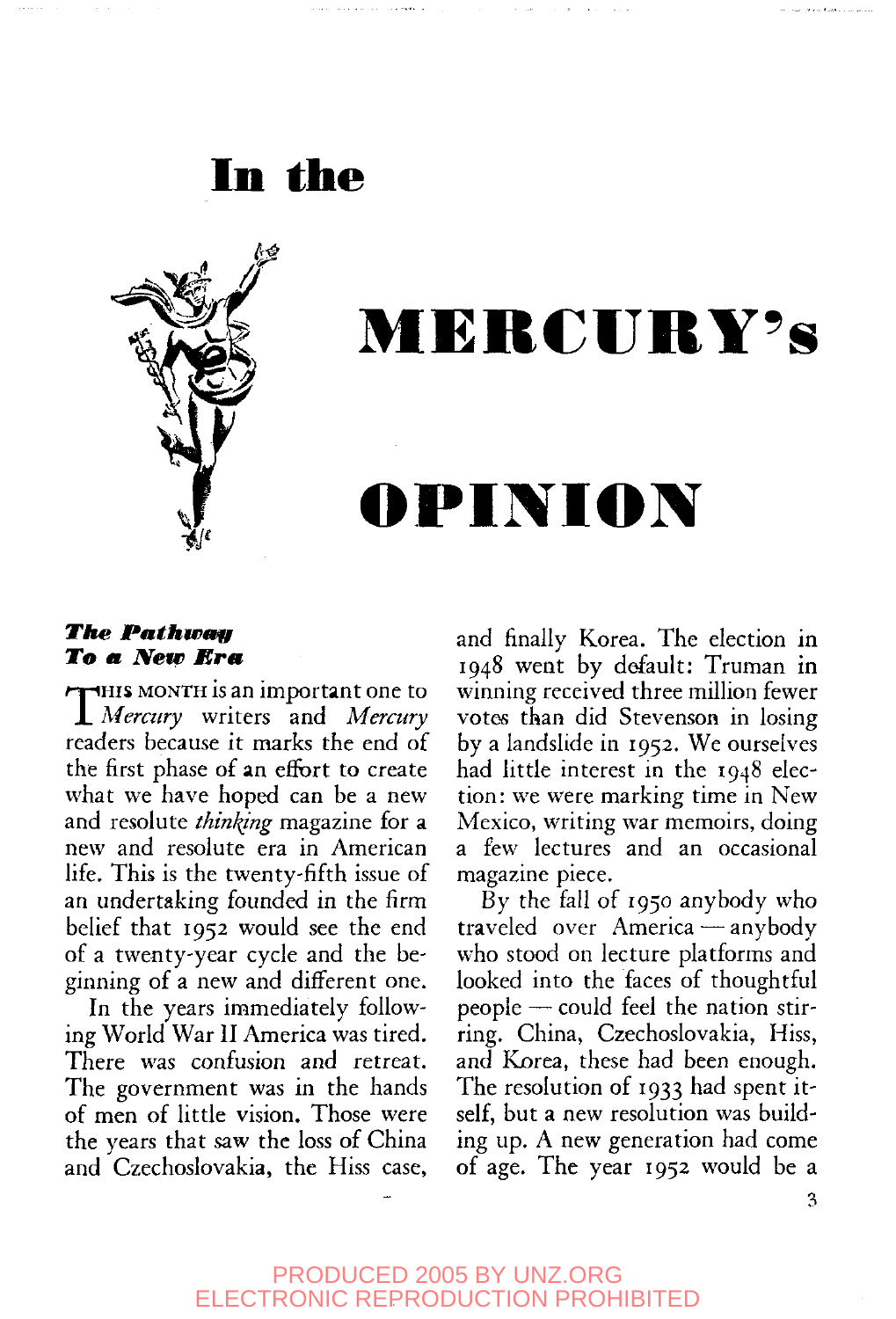pivotal year: something old would end in that year and something new would begin. Both politically and culturally the American cycle beginning in 1953 would be different from that which began in 1933. We wanted a part in ending the old and in defining the new: hence the new *Mercury.*

The twenty-four months since then have been difficult; but all efforts at creation are difficult. There has been the agonizing business of trying to find new writers and introducing them to the proper new readers. There were the long nights of trying to think and write on airplanes flying back from lecture engagements. Through it we have been sustained by a growing company of readers who have fought with us, suffered with us for our mistakes, and shared our several satisfactions.

Our chief satisfactions are these:

- 1. We provided more ammunition for the political campaign than any other magazine. Millions of reprints of our articles — many more than any other magazine were bought and distributed by our readers.
- 2. We were the only American magazine in the politico-literary group which urged General Eisenhower to seek the Republican nomination, and which pointed out the opportunities awaiting him.
- 3. We now enjoy the largest news-

stand sale of any magazine in our field, and as we attract more new and forthright writers we expect also to attract more thoughtful readers than any magazine of this type has ever had. Thinking is a process not yet entirely forsaken in America.

For those who would like to reflect on how the election of Eisenhower came about, we recommend an examination of our own modest effort in the *Mercury* files.

IN OUR FIRST ISSUE, December, 1950, we had an article on James Forrestal, because he had been one of the frustrated men of the tired, irresolute era: he had wanted to do in 1946 what the nation would not be ready to do until 1952. We proposed this epitaph for Forrestal:

Here lies a patriot who also possessed vision. In a period of crisis for this nation, when mediocrity was enthroned in Washington, he stood forth as a first-rate mind, a dedicated spirit, an inspiring Renaissance man who understood the realities of the world in which he lived, and who, scorning opportunism, gave his energy, his mind, and his life.

In setting forth a credo for the new *Mercury,* we had this to say:

Now, perhaps even more than in the Twenties, is the time for those who value the human personality to attack those who would sacrifice it to Order and Security. . . . The new *Mercury* will be a hopeful magazine.

#### PRODUCED 2005 BY UNZ.ORG ELECTRONIC REPRODUCTION PROHIBITED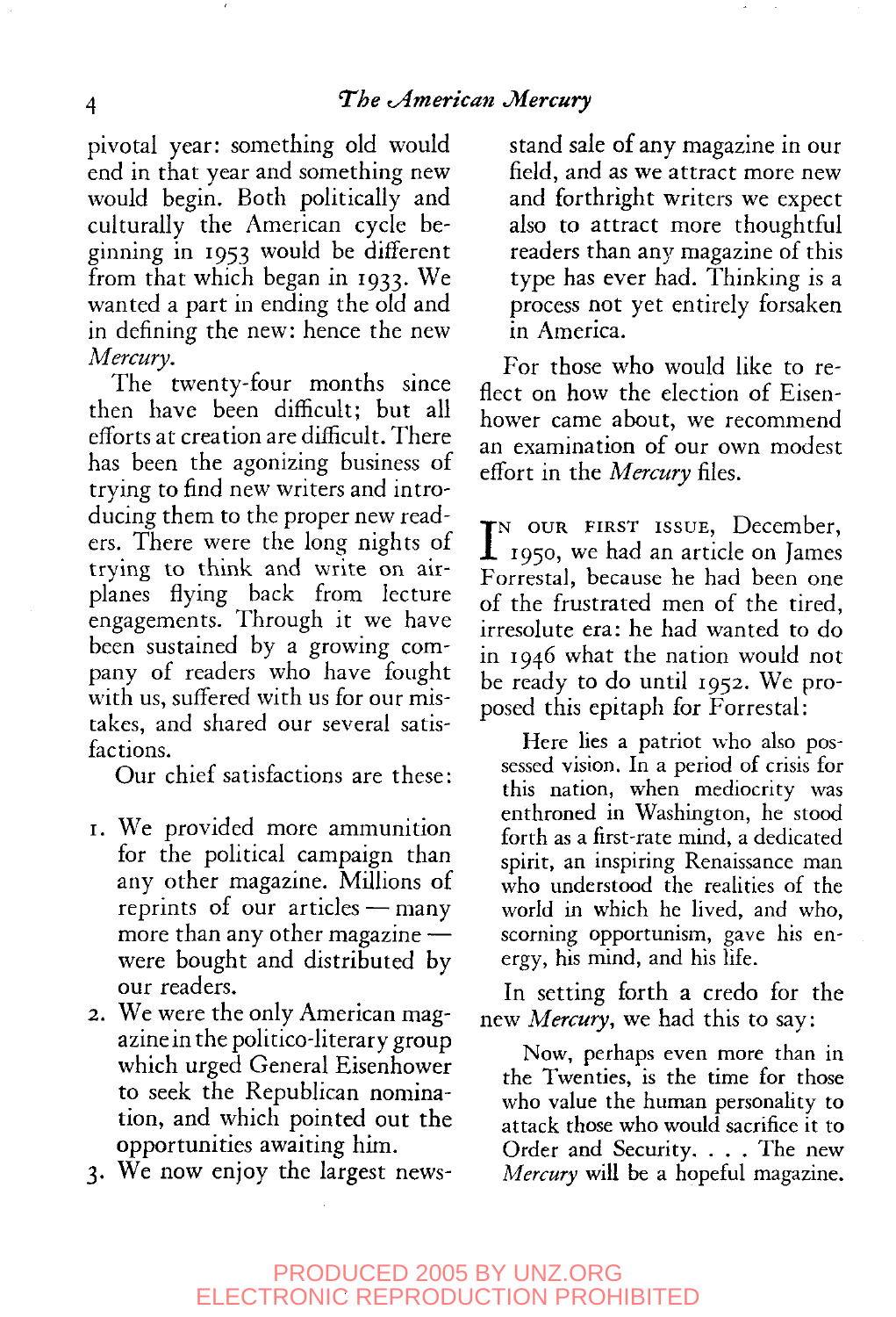We believe that we will live to see the banner of freedom unfurled on a Ural mountain top. And we believe that young Americans, rejecting the vice of mass thinking, will, like Mr. Dos Passos, come to understand that "this country was not founded to furnish glamorous offices for politicians, or to produce goods and services, or handouts of easy money. This country was founded to make men free."

In that same issue there was an article by Max Eastman called "Can Truman Be Educated?" It said:

So long as President Truman can say, as he did recently, "The real trouble with the Russians is that they are suffering from a complex of fear and inferiority where we are concerned," America is without leadership in the most subtle and complex and implacable danger she has ever confronted.

All of those articles sold thousands of reprints; hundreds of newspapers quoted from them; and the new *Mercury* was born. That was just two years ago.

**In** March 1951 we published "The Tragedy of George Marshall," in which we said:

At a corner of one of the vast avenues in the Pentagon, erect in a high-backed chair, sits a tragic old man. He is George Catlett Marshall, General of the Armies, Secretary of Defense, former Secretary of State, adviser to Presidents, and, in the eyes of Harry Truman, the "greatest living American." He is a devoted old

warrior — patriotic, loyal, courageous; yet his life is a tragedy, both for himself and for the cause of mankind, because his unsound judgment has helped to lead this country from one disaster to another.

We didn't call General Marshall a traitor; we called him a patriot. We didn't attack him in anger; we considered him in sorrow. We didn't imply any treachery; we only lamented his capacity for being wrong. To us General Marshall personifies all the well-intentioned Americans who, through their misunderstanding of their world, have led us to tragedy.

 $B^{Y_{\text{MAX, 1951, the country had}}}$ been jolted by a series of corruption disclosures. To match every uncovering of one of Truman's money-changers, there was a corresponding shock from civil life: the basketball fixes, the cheating at West Point, etc.

The President met these by comforting his mink-coated stenographer and her "fixing" husband through their "ordeal of political persecution," and by assuring his press conference that his fixers were "all honorable men."

It was then that we struck the President the hardest blow of his career. We published "Is Truman Honest?" and it became the most famous article to appear in the *Mercury* since "Hatrack." It sold more than two million reprints.

 $\mathbb{C} \times \mathbb{R}^n$  , whereas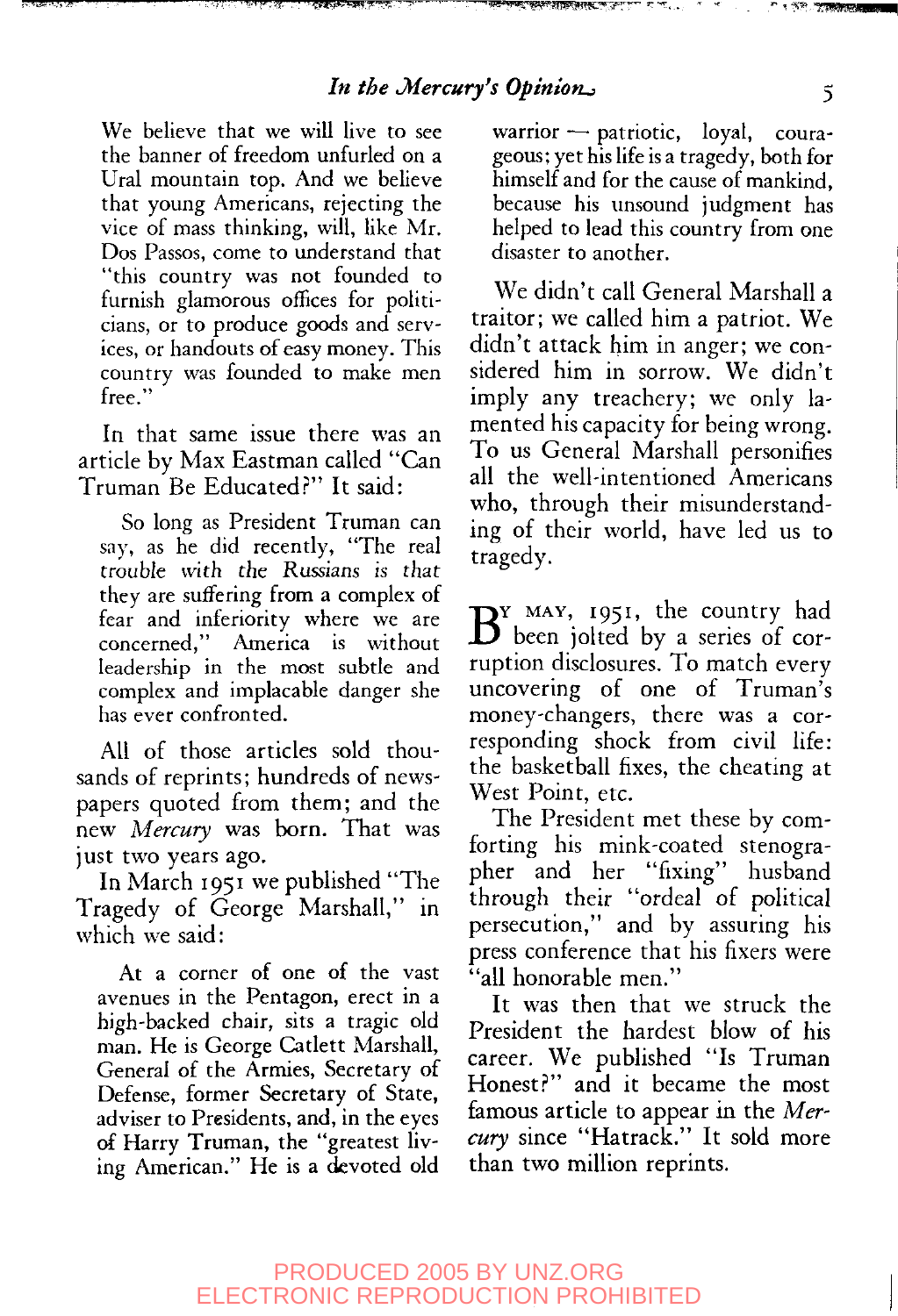In this article we examined quite calmly some of the bigger lies among the Truman claims, and we closed with this warning:

But if this nation is to survive or, indeed, be worthy of survival its citizenry will have to reject the Truman definition of honor. For why should patriots continue to nourish a nation with their blood when the proper has become what you can get away with, when the expedient has become the honorable, when a lie believed has become truth?

That Truman's definitions have now been rejected, few would deny.

In September, 1951, the *Mercury's* featured article was "Eisenhower Will Run."

In October, 1951, the *Mercury* redoubled its efforts to inspire a spirit of revolt among young Americans. We published two articles: "How to Be a Republican and Enjoy It" and "A Call for Revolt on the Campus."

In the first we said:

What is patently the first need is for millions of *young* Americans to *want* to join the Republican Party. . . . However sad this party may be, it is the principal hope for a change. . . . Those of us who are opposed to the philosophy of the Achesons and the Hisses; those of us who are concerned as much with freedom as with material security; those of us who believe that life is essentially an individual responsibility; those of us who want the American heritage to continue to signify freedom as well as opportunity to be comfortable —

we must find a way to make ourselves effective in  $1952. \ldots$  I believe we can best accomplish our purpose by trying to build an effective, hopeful Republican Party.

In "A.Call for Revolt on the Campus" we said:

This is an invitation to thoughtful students to join us in a revolt against the Democratic Party. This party has betrayed the round-eyed faith of American youth, and if we are to hope again the young man of 1951 must first understand the nature of the betrayal, then he must find a new cause worthy of his devotion. . . . Hope lies only in revolt.

Approximately seven million young Americans cast their first votes in the 1952 election. For the first time since the Republican Party won the support of the young Civil War veterans, more than half of the young people's vote was cast against the Democratic Party.

I<sup>N</sup> NOVEMBER, 1951, we published<br>
"Why a Southerner Should Vote "Why a Southerner Should Vote Republican," an article which sold thousands of reprints in the South, and which was reproduced in full by scores of southern newspapers. It explained and justified the South's traditional devotion to the Democratic Party; acknowledged the South's great debt to the New Deal, and to Franklin Roosevelt; and pointed out why the time has come for a healthy Republican Party in the South.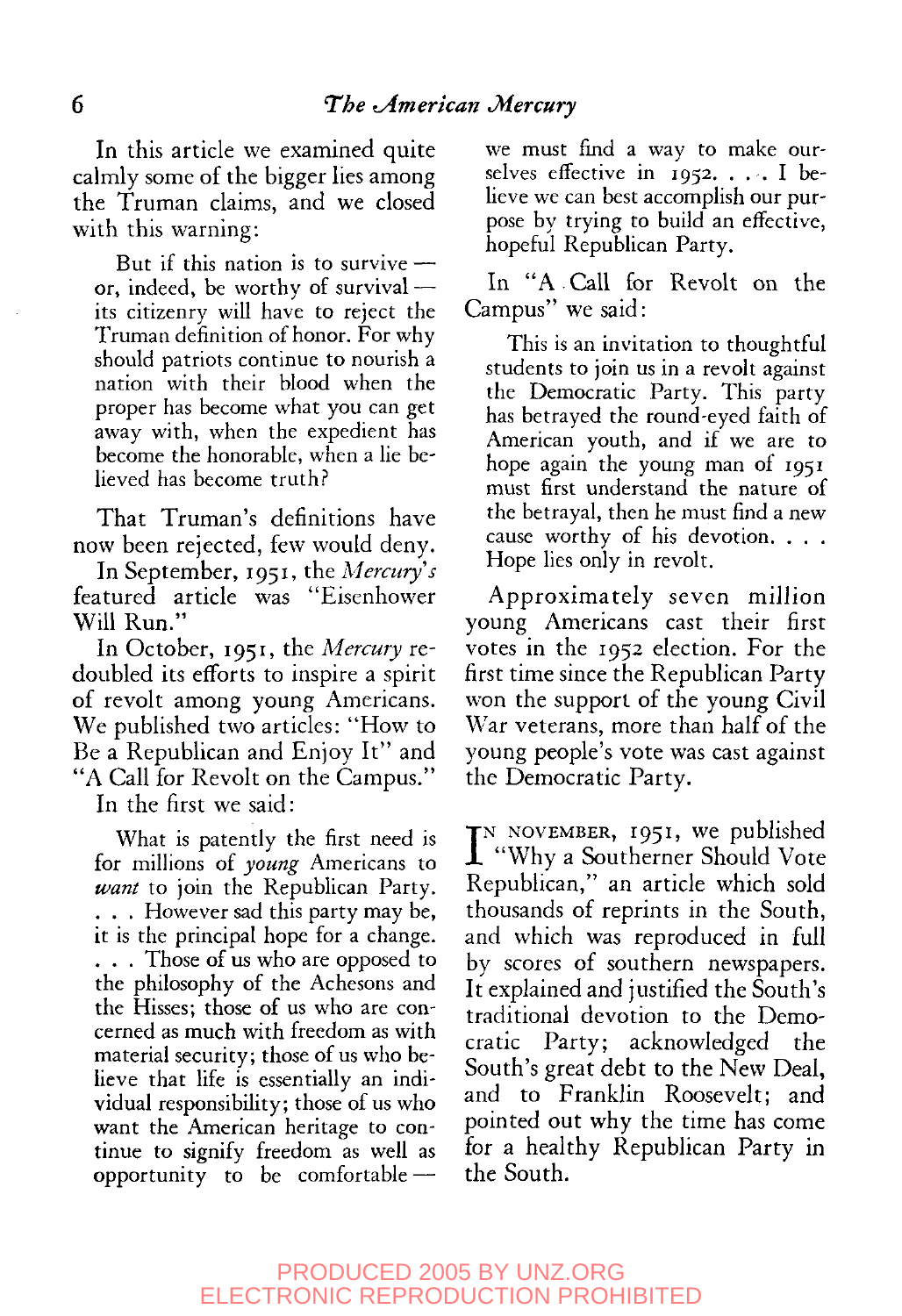The South today is in a position to relax as an equal, politically, economically, and culturally, with the rest of the nation; therefore the South must now assume more responsibility for the national welfare. . . . The way of hope for the thoughtful southerner today is to cut free from a Democratic Party which has been captured by his ideological enemies, and which, if unrestrained, will lead this nation into bankruptcy and totalitarianism.

The most hopeful area in America today is the South. For the finest element *m young* southern society is now moving to make the Republican Party an effective national party. The carpetbagger days, the days of one-partyism, are over in the South.

In December, 1951, we addressed an "Open Letter to General Eisenhower":

What this country needs, general, is a *great man.* Not a Leader in the totalitarian sense: Americans will never crowd under a balcony chanting "Doo-chay! Doo-chay!" But Americans do want a man they can be enthusiastic about. They want a big man; an honest man; a colorful man; an unselfish man who will move into the White House, drive out the chiseling little moneychangers, and make most Americans proud of their President again. Americans also want to believe that they have a wise man for President — a man who can direct the safeguarding of the richest nation in all history, and who, within prudent bounds, can extend aid to other

worthy and aspiring people. . . . I think this, general: I think that most Americans regard you as their likeliest candidate for greatness. And I confess that as one American I am intrigued with your possibilities. It's possible, I believe, for you to be elected President; and it is possible for you to become the greatest President this country has had since Lincoln. .. . I say these are possibilities. I don't know that you have either the capacity — physical, mental or spiritual  $-$  or the desire to try to realize them. But they are possibilities that no man should regard lightly. And as one American with a sense of history, I'd like to see you, sir, try to realize them.

That letter was forwarded to General Eisenhower in Paris by many of our mutual friends. His reactions to it, being confidential, will have to wait on his biographers.

Our article, "What Eisenhower Has Learned in Europe," in January 1952, concluded with this paragraph:

There may still be doubts in America as to whether Eisenhower is a "liberal" or a "conservative." But judging from what he must have learned in Europe, it appears likely that he will now prefer the company and counsel of conservatives and that he will regard American "liberals" with distrust.

 $\rm A$  "That time virtually the entire<br> $\rm A$  "liberal" press in America was THAT TIME virtually the entire plugging for Eisenhower. Their

للمستحدة وأطالب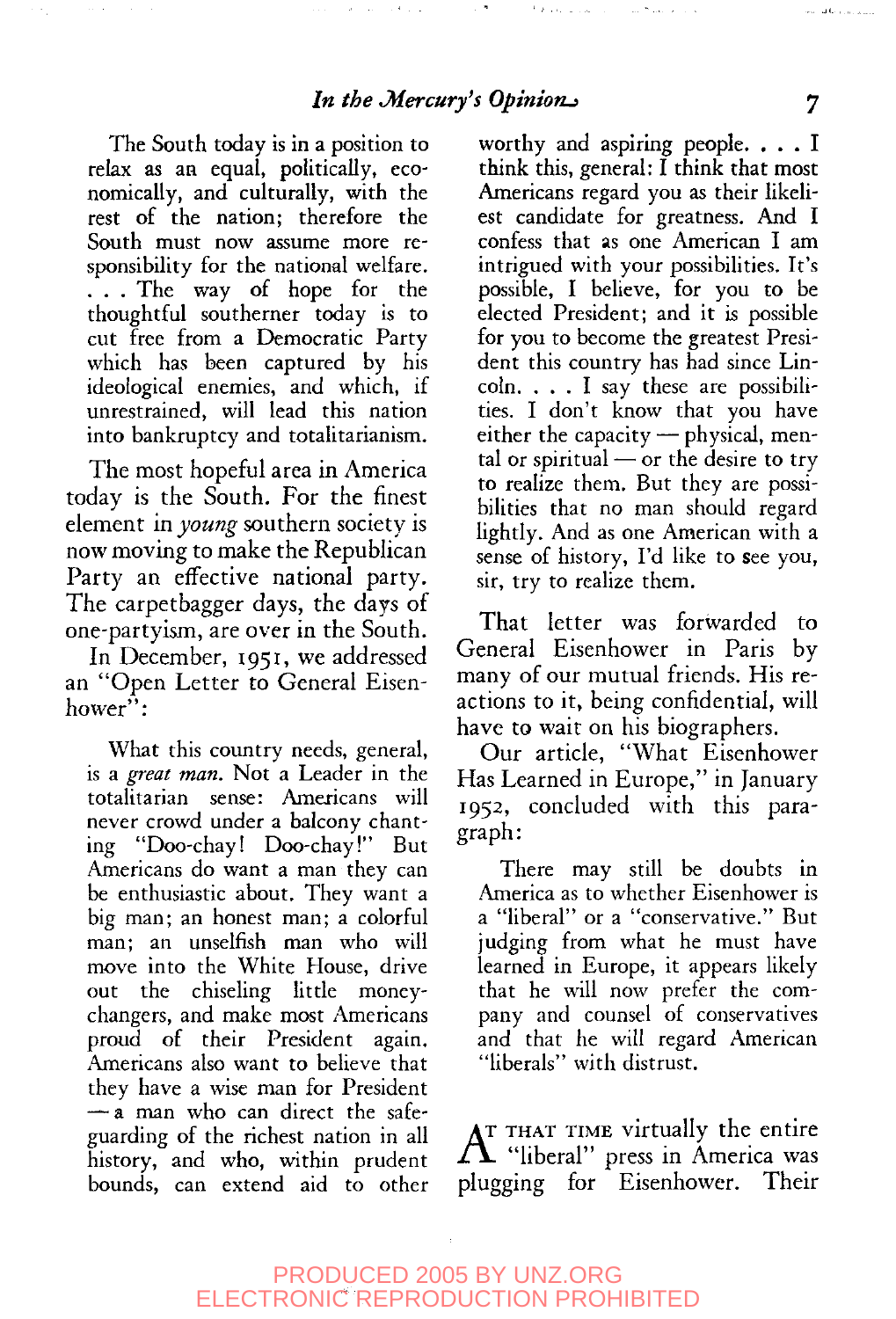"disillusionment" was to come much later.

That same month, it being the first month of 1952, we had an editorial, "This Is the Pivotal Year," which was widely distributed and reproduced. It said:

This is the pivotal year. If the Democratic Party, now irretrievably committed to bigger government, can be beaten and thrown into retreat, then perhaps there is hope that Americans can once again discipline their government. There is hope for a return to liberalism the liberalism which holds all power suspect, and which knows that when men seek security at the price of liberty they always lose both. But if there is another Democratic victory, or, worse, if there is an inconclusive or irresolute Republican victory, then all hope for liberalism can be abandoned in our time. . . .

In April, 1952, we published "Freedom's Case Against Dean Acheson." It was the calm, factual presentation of the career of another well-intentioned but tragically mistaken individual. It, too, sold more than a million reprints. The State Department tried to "answer" it through the press, but all our efforts to get a confrontation before any public body were futile.

We reviewed Acheson's record from the day that he was first retained by the Soviet Union — all his statements in support of Soviet policy during the fateful postwar year when America was confused and we concluded with these words:

During the period of Acheson's stewardship at the State Department, more than six hundred million human beings have been dragged into Soviet slavery. Soviet power has mushroomed until it now threatens the existence of freedom everywhere on earth. It therefore seems fair to ask this question: have the actions and attitudes of Dean Acheson aided the cause of freedom in its struggle against Soviet slavery, or have they impeded it? On November 4, 1952, the American people will have the opportunity to answer this question.

Certainly the judgment on Dean Acheson was loud and clear on Election Day.

In May we defended Eisenhower from the charges that he was not a *real* Republican, that he could never criticize the Truman government, and that he was the candidate of freaks and faddists. And in June we advanced a request which should not be forgotten: "We Must Open the Archives":

If there is to be new hope among Americans in 1953 we must elect a President who, first of all, will open up the records. Some of the records, no doubt, have been altered or stolen, but the new President can begin by letting us examine what remains. Then, while the historians set down the facts, the new President can proceed, by truthfulness, to the restoration of public confidence in the government of the United States.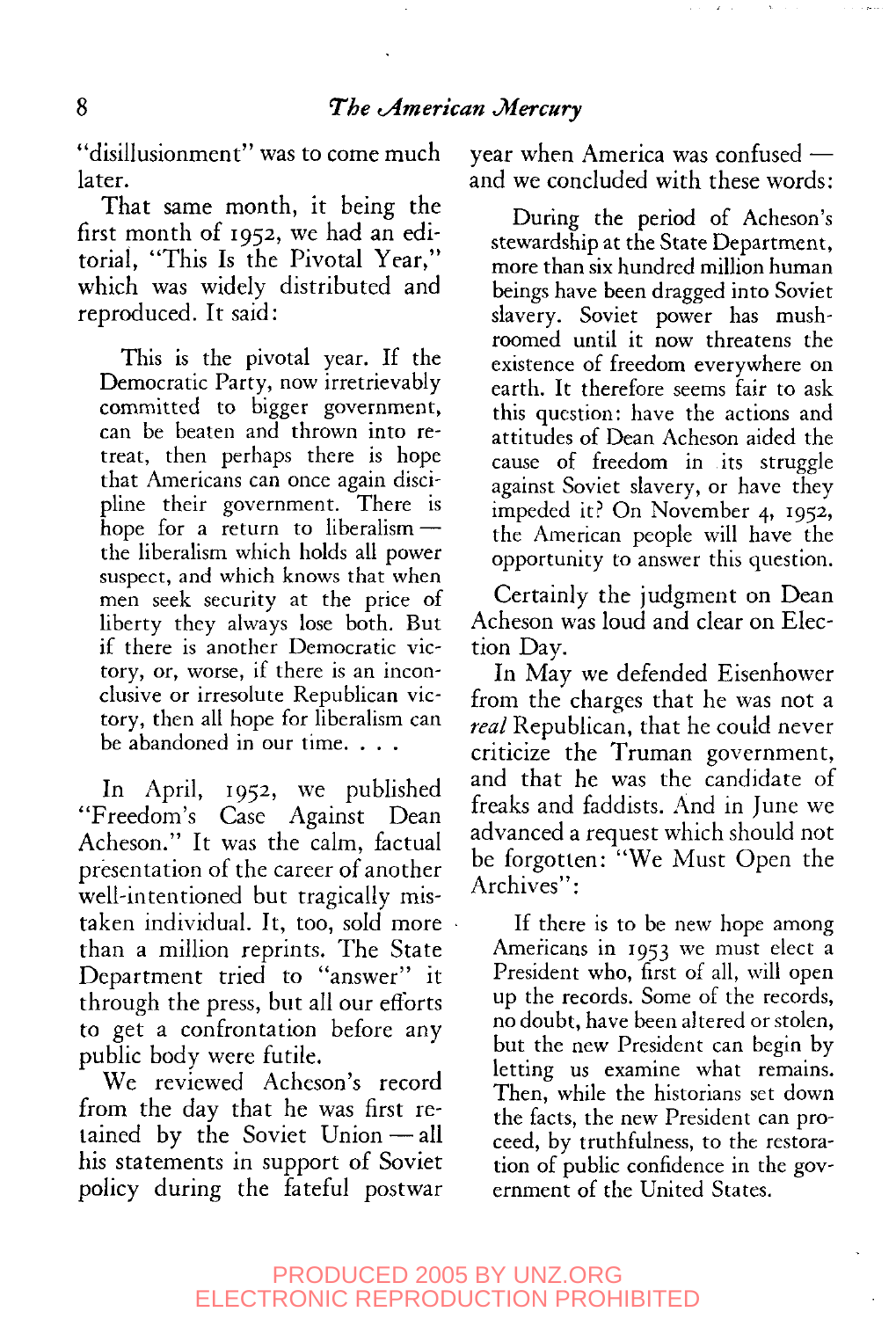$\overline{\mathbb{C}^{\bullet} \times_{\mathcal{S}} \mathcal{S}^{\bullet} \times_{\mathcal{S}} \mathcal{S}^{\bullet}} \times \overline{\mathbb{C}^{\bullet} \times_{\mathcal{S}} \mathcal{S}^{\bullet}}$ 

In June, 1951, after that sad performance at Abilene, we confess that we suffered a short spell of uneasiness. We feared that Eisenhower might lose either the nomination or the election by listening to those counsellors who insisted that he "say nothing."

If General Eisenhower, either as a candidate for the nomination or for the Presidency, begins to trim or equivocate, then he won't be for us and we won't be for him. . . . The winning tactic for 1952, we believe, will be for the Republican Party to stand clearly for constitutional government and let the chips fall.

In September we published "How Eisenhower Can Win," and in October James Burnham's "The Case Against Adlai Stevenson." Mr. Burnham's case was an intellectual case: he took Mr. Stevenson at his own word — that he was not "temperamentally, physically, or mentally" equipped to make the momentous decisions of the next four years.

T<sub>HAT</sub> was the new *Mercury's* con-<br>tribution, in its formative months, **1** tribution, in its formative months, to ending an era which began in 1933, gaily and confidently, which at home accomplished much that was good, which abroad furnished leadership and resolution for the Second World War, but which, as always, finally petered out in vacillation, corruption, and decay.

The *Mercury s* objective now is to publish the able thinkers and writers

who can give direction to the new era. Under Eisenhower America will not travel backward into some comfortable known; the movement will be forward into the dangerous and undefined unknown. Therefore, the need now is for responsible intellectuals, for enlightened conservatives, who can point the way and rally the hopes of mankind.

Understanding and resolution, these are first needs of the new era, and we began our contribution in the November issue with "A Positive Proposal for Korea" by Senator Styles Bridges. This proposal represents an inspiring order of statesmanship: it cuts across partisan positions, calls for understanding and agreement, and summons the free world to new resolution.

In both the November and the current, December, issues, as well as in the forthcoming January issue, we are publishing essays by James Burnham, demolishing the old defeatist policy of containment and calling for a new and effective order of American political warfare aimed at liberation.

In this issue, too, there is an article explaining how the United Nations may be converted into a useful base for waging political warfare on armed Communism.

Since the essential need is for ideas from which can spring new resolu tion, then the *Mercury's* task in 1953 is to find and present the ideas to those Americans who are willing to think.